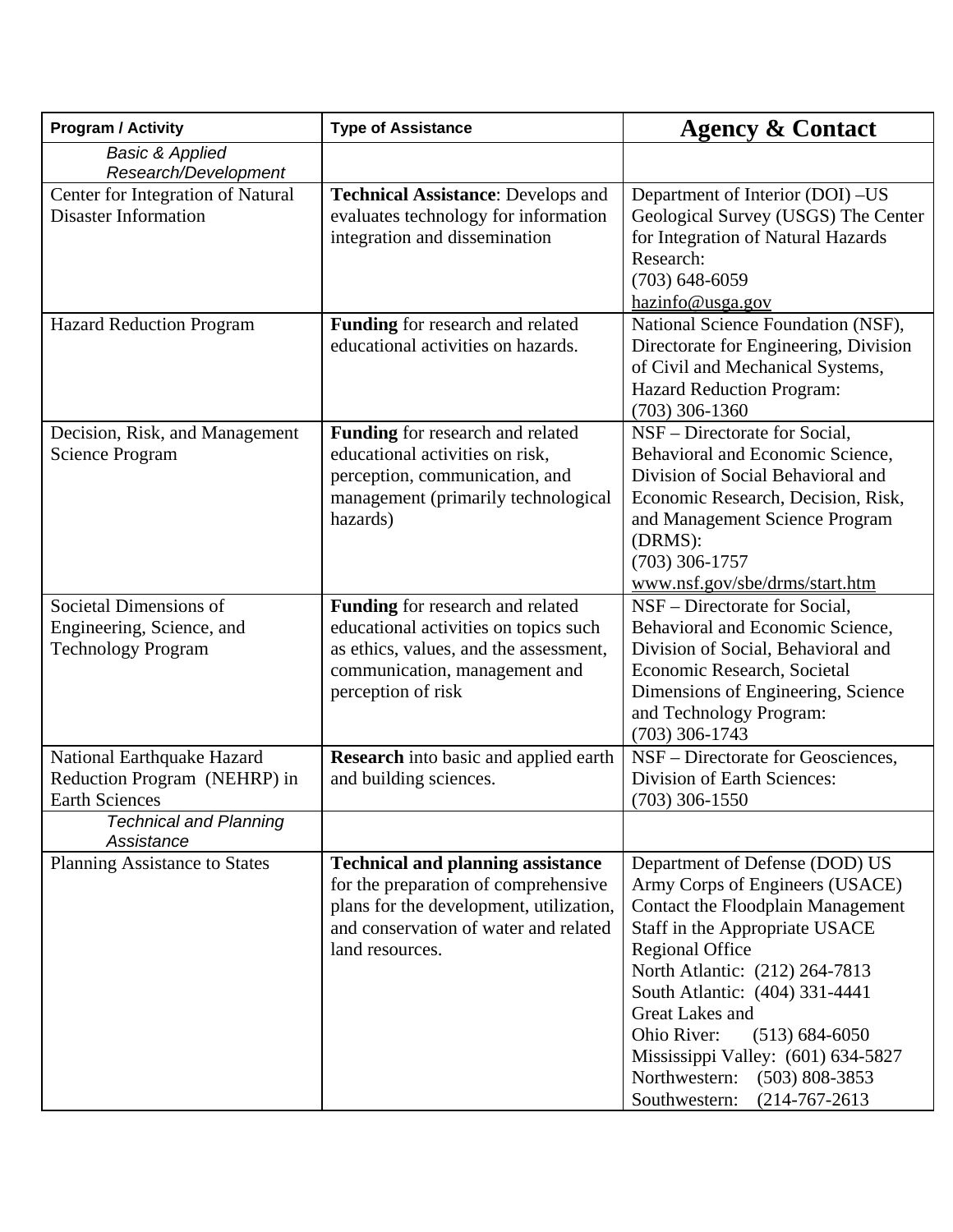|                                                                 |                                                                                                                                                                                                                                                                            | South Pacific:<br>$(415)$ 977-8164<br>Pacific Ocean:<br>$(808)$ 438-8863                                                                                                                                                                |
|-----------------------------------------------------------------|----------------------------------------------------------------------------------------------------------------------------------------------------------------------------------------------------------------------------------------------------------------------------|-----------------------------------------------------------------------------------------------------------------------------------------------------------------------------------------------------------------------------------------|
|                                                                 |                                                                                                                                                                                                                                                                            |                                                                                                                                                                                                                                         |
| Disaster Mitigation Planning and<br><b>Technical Assistance</b> | <b>Technical and planning assistance</b><br>grants for capacity building and<br>mitigation project activities focusing<br>on creating disaster resistant jobs and<br>workplaces.                                                                                           | Department of Commerce (DOC),<br>Economic Development<br>Administration (EDA):<br>$(800)$ 345-1222<br><b>EDA's Disaster Recovery</b><br>Coordinator:<br>$(202)$ 482-6225<br>www.doc.gov/eda                                             |
| Watershed Surveys and Planning                                  | <b>Surveys and planning studies for</b><br>appraising water and related<br>resources, and formulating alternative<br>plans for conservation use and<br>development. Grants and<br>advisory/counseling services to assist<br>w/ planning and implementation<br>improvement. | <b>US Department of Agriculture</b><br>(USDA) – National Resources<br><b>Conservation Service (NRCS)</b><br>Watersheds and Wetlands Division:<br>$(202)$ 720-4527<br>Deputy Chief for Programs: (202) 690-<br>0848<br>www.nrcs.usda.gov |
| National Flood Insurance Program                                | Formula grants to States to assist<br>communities to comply with NFIP<br>floodplain management requirements<br>(Community Assistance Program).                                                                                                                             | <b>FEMA</b>                                                                                                                                                                                                                             |
| Emergency Management /<br><b>Mitigation Training</b>            | Training in disaster mitigation,<br>preparedness, planning.                                                                                                                                                                                                                | <b>FEMA</b>                                                                                                                                                                                                                             |
| <b>National Dam Safety Program</b>                              | Technical assistance, training, and<br>grants to help improve State dam<br>safety programs.                                                                                                                                                                                | <b>FEMA</b>                                                                                                                                                                                                                             |
| <b>National Earthquake Hazards</b><br><b>Reduction Program</b>  | <b>Training, planning and technical</b><br>assistance under grants to States or<br>local jurisdictions.                                                                                                                                                                    | <b>FEMA; DOI-USGS</b><br><b>USGS</b><br>Earthquake Program Coordinator:<br>$(703)$ 648-6785                                                                                                                                             |
| Volcano Hazards Program                                         | <b>Technical assistance: Volcano</b><br>hazard warnings and operation of<br>four volcano observatories to monitor<br>and assess volcano hazard risk.                                                                                                                       | <b>DOI-USGS</b><br>Volcanic Hazards Program<br>Coordinator:<br>$(703)$ 648-6708<br>$(650)$ 329-5228                                                                                                                                     |
| <b>Floodplain Management Services</b>                           | <b>Technical and planning assistance</b><br>at the local, regional, or national level<br>needed to support effective floodplain<br>management.                                                                                                                             | <b>DOD-USACE</b><br>North Atlantic: (212) 264-7813<br>South Atlantic: (404) 331-4441<br>Great Lakes and<br>Ohio River:<br>$(513) 684 - 6050$<br>Mississippi Valley: (601) 634-5827<br>Northwestern:<br>$(503) 808 - 3853$               |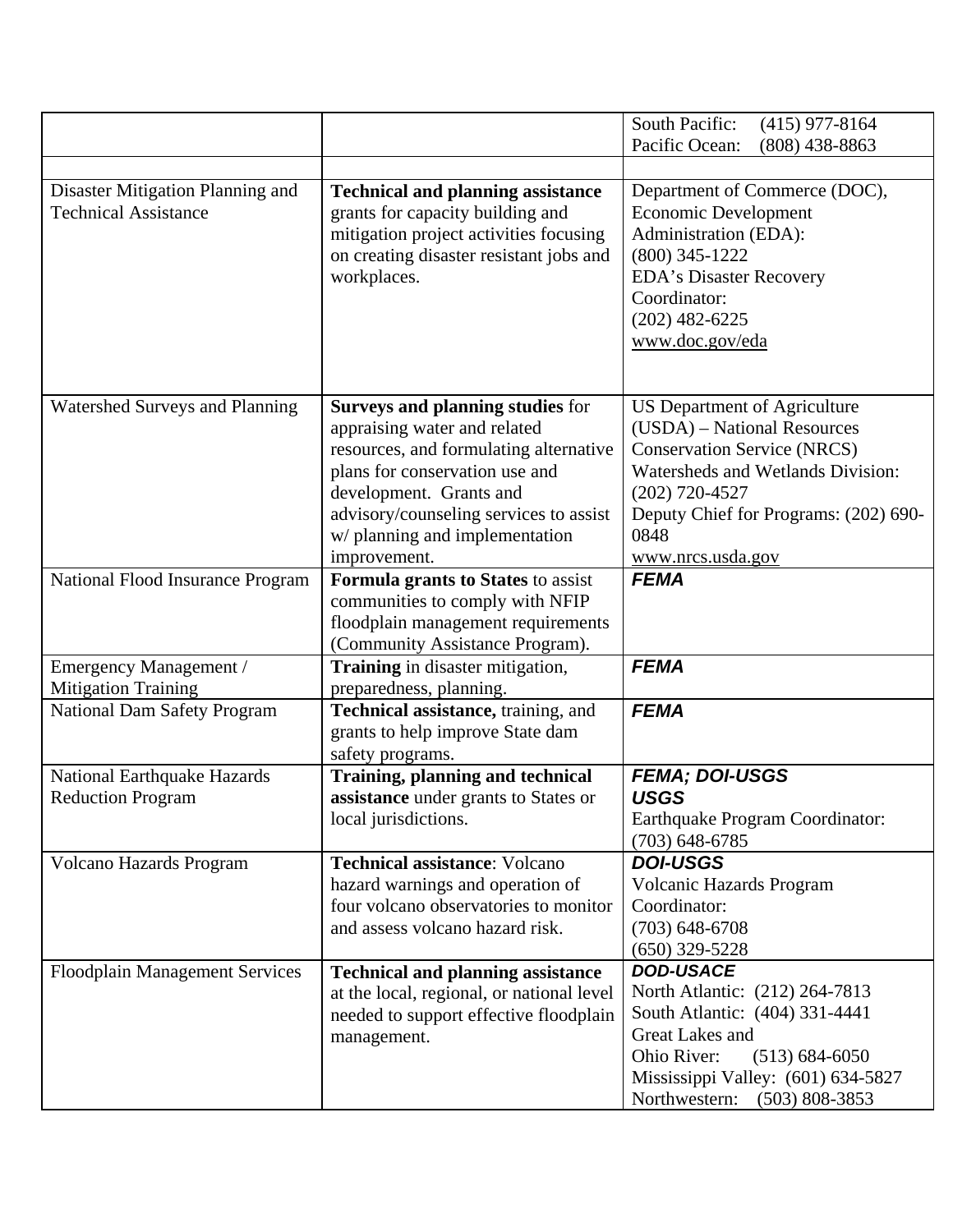|                                         |                                           | Southwestern:<br>$(214 - 767 - 2613)$     |
|-----------------------------------------|-------------------------------------------|-------------------------------------------|
|                                         |                                           | <b>South Pacific:</b><br>$(415)$ 977-8164 |
|                                         |                                           | $(808)$ 438-8863<br>Pacific Ocean:        |
| Watershed Protection and Flood          | <b>Technical and financial assistance</b> | <b>USDA-NRCS</b>                          |
| <b>Prevention Program</b>               | for installing works of improvement       | Director, Watersheds and Wetlands         |
|                                         | to protect, develop, and utilize land or  | Division:                                 |
|                                         | water resources in small watersheds       | $(202)$ 720-3042                          |
|                                         | under 250,000 acres.                      | $(202)$ 690-4614                          |
|                                         |                                           | www.nrcs.usda.gov                         |
| <b>Environmental Quality Incentives</b> | Technical, educational, and limited       | <b>USDA-NRCS</b>                          |
| Program                                 | financial assistance to encourage         | <b>NRCS County Offices</b>                |
| (EQIP)                                  | environmental enhancement.                | <b>or</b>                                 |
|                                         |                                           | <b>NRCS EQUIP Program Manager:</b>        |
|                                         |                                           | $(202)$ 720-1834                          |
|                                         |                                           | www.nrcs.usda.gov                         |
|                                         |                                           |                                           |
| National Earthquake Hazard              | <b>Technical and planning assistance</b>  | FEMA, DOI-USGS                            |
| <b>Reduction Program</b>                | for activities associated with            | Earthquake Program Coordinator:           |
|                                         | earthquake hazards mitigation.            | $(703)$ 648-6785                          |
| Hazard ID & Mapping                     |                                           |                                           |
| <b>National Flood Insurance</b>         | Flood insurance rate maps and             | <b>FEMA</b>                               |
| Program: Flood Mapping;                 | flood plain management maps for all       |                                           |
|                                         | NFIP communities;                         |                                           |
| <b>National Flood Insurance</b>         | Technical guidance and advice to          | <b>DOI-USGS</b>                           |
| Program: Technical Mapping              | coordinate FEMA's map                     | <b>USGS</b> – National Mapping Division:  |
| <b>Advisory Council</b>                 | modernization efforts for the National    | $(573)$ 308-3802                          |
|                                         | Flood Insurance Program.                  |                                           |
|                                         |                                           |                                           |
|                                         |                                           |                                           |
| National Digital Orthophoto             | Develops topographic quadrangles          | <b>DOI-USGS</b>                           |
| Program                                 | for use in mapping of flood and other     | <b>USGS</b> - National Mapping Division:  |
|                                         | hazards.                                  | $(573)$ 308-3802                          |
| <b>Streamgaging and Flood</b>           | Operation of a network of over            | <b>DOE-USGS</b>                           |
| <b>Monitoring Network</b>               |                                           |                                           |
|                                         | 7,000 streamgaging stations that          | Chief, Office of Surface Water,           |
|                                         | provide data on the flood                 | USGS: (703) 648-5303                      |
|                                         | characteristics of rivers.                |                                           |
|                                         |                                           |                                           |
| <b>Mapping Standards Support</b>        | Expertise in mapping and digital data     | <b>DOI-USGS</b>                           |
|                                         | standards to support the National         | USGS - National Mapping Division:         |
|                                         | Flood Insurance Program.                  | $(573)$ 308-3802                          |
|                                         |                                           |                                           |
| Soil Survey                             | Maintains soil surveys of counties        | <b>USDA-NRCS</b>                          |
|                                         | or other areas to assist with farming,    | NRCS - Deputy Chief for Soil Science      |
|                                         | conservation, mitigation or related       | and Resource Assessment:                  |
| <b>National Earthquake Hazards</b>      | purposes.<br>Seismic mapping for U.S.     | $(202)$ 720-4630<br><b>DOI-USGS</b>       |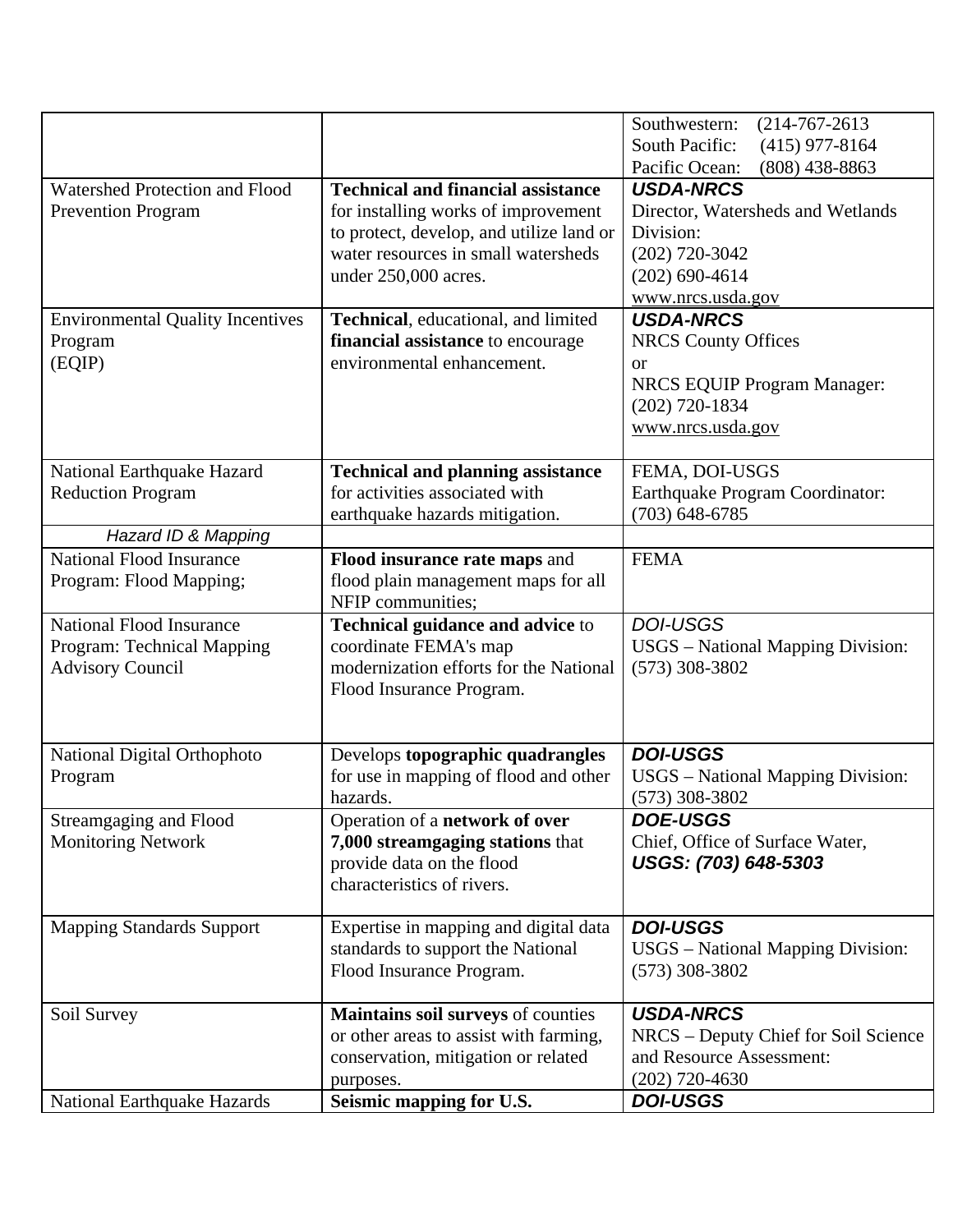| <b>Reduction Program</b>                           |                                                                                                                                                                                                                      | <b>USGS</b><br>Earthquake Program Coordinator:<br>$(703) 648 - 6785$                                                                                                                                                                                                                                                                                                                                                                                                                                                                                     |
|----------------------------------------------------|----------------------------------------------------------------------------------------------------------------------------------------------------------------------------------------------------------------------|----------------------------------------------------------------------------------------------------------------------------------------------------------------------------------------------------------------------------------------------------------------------------------------------------------------------------------------------------------------------------------------------------------------------------------------------------------------------------------------------------------------------------------------------------------|
| <b>Project Support</b>                             |                                                                                                                                                                                                                      |                                                                                                                                                                                                                                                                                                                                                                                                                                                                                                                                                          |
| <b>Aquatic Ecosystem Restoration</b>               | <b>Direct support</b> for carrying out<br>aquatic ecosystem restoration<br>projects that will improve the quality<br>of the environment.                                                                             | <b>DOD-USACE</b><br>Chief of Planning @ appropriate<br><b>USACE Regional Office</b><br>North Atlantic: (212) 264-7111<br>South Atlantic: (404) 331-4580<br>Great Lakes and Ohio River<br>$(312) 886 - 5468$<br>Chicago:<br>Cincinnati:<br>$(513) 684 - 3008$<br>Mississippi Valley<br>Division:<br>$(601) 634 - 7880$<br>Northwestern Division<br>Portland:<br>$(503) 808 - 3850$<br>Omaha:<br>$(402)$ 697-2470<br>Southwestern Division: (214) 767-<br>2314<br>South Pacific Division: (415) 977-<br>8171<br>Pacific Ocean Division: (808) 438-<br>3850 |
| <b>Beneficial Uses of Dredged</b><br>Materials     | Direct assistance for projects that<br>protect, restore, and create aquatic<br>and ecologically-related habitats,<br>including wetlands, in connection<br>with dredging an authorized Federal<br>navigation project. | <b>DOD-USACE</b><br>Same as above                                                                                                                                                                                                                                                                                                                                                                                                                                                                                                                        |
| Wetlands Protection -<br><b>Development Grants</b> | Grants to support the development<br>and enhancement of State and tribal<br>wetlands protection programs.                                                                                                            | <b>US Environmental Protection Agency</b><br>(EPA)<br>EPA Wetlands Hotline: (800) 832-<br>7828<br><b>or</b><br>EPA Headquarters, Office of Water<br>Chief, Wetlands Strategies and State<br>Programs:<br>$(202)$ 260-6045                                                                                                                                                                                                                                                                                                                                |
| Clean Water Act Section 319<br>Grants              | <b>Grants to States</b> to implement non-<br>point source programs, including<br>support for non-structural watershed<br>resource restoration activities.                                                            | <b>EPA</b><br>Office of Water<br>Chief, Non-Point Source Control<br>Branch:<br>$(202)$ 260-7088, 7100                                                                                                                                                                                                                                                                                                                                                                                                                                                    |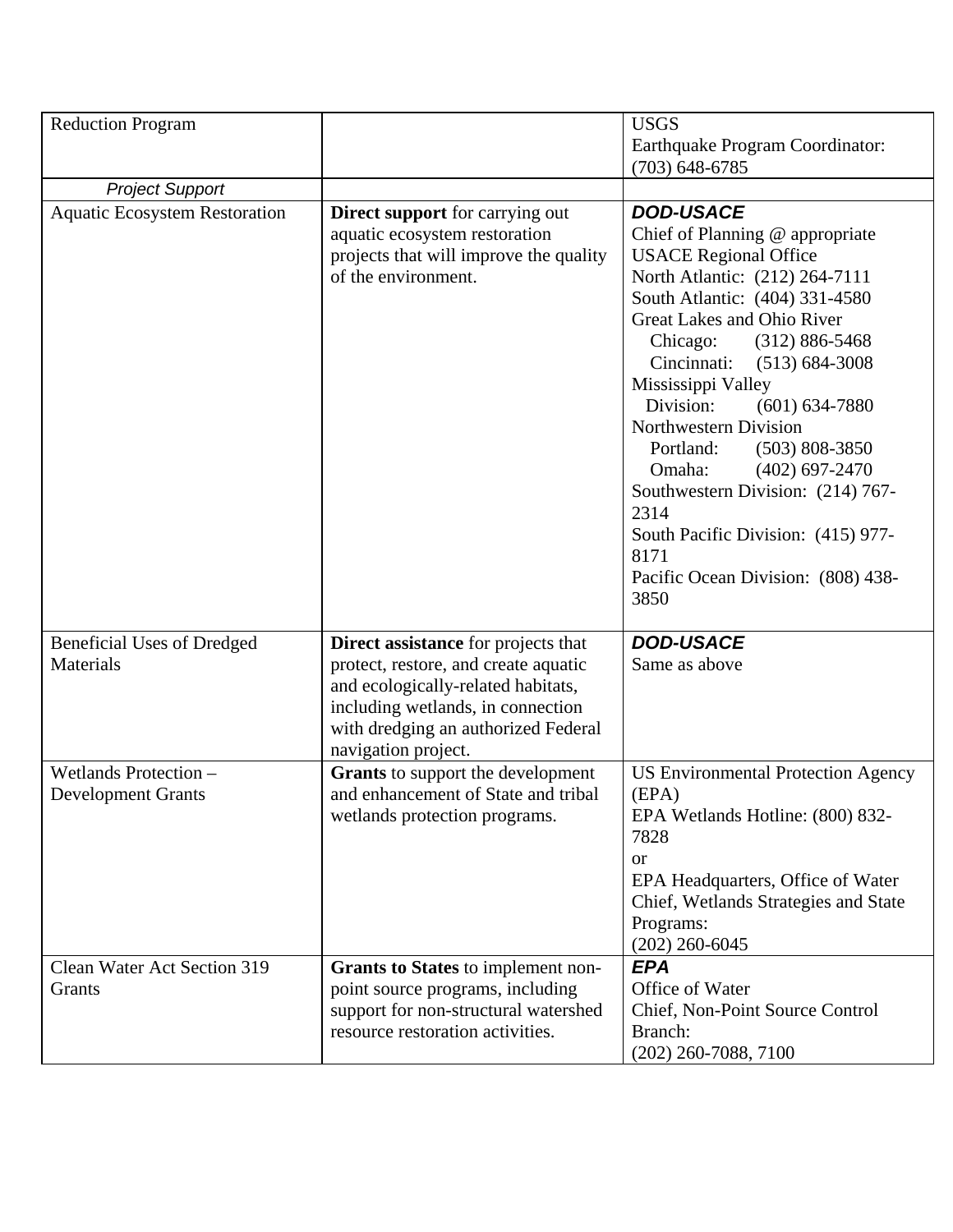| <b>Coastal Zone Management</b><br>Program                                             | <b>Grants</b> for planning and<br>implementation of non-structural<br>coastal flood and hurricane hazard<br>mitigation projects and coastal<br>wetlands restoration.                                                                           | Department of Commerce DOC<br>National Oceanic and Atmospheric<br>Administration (NOAA)<br><b>National Ocean Service</b><br>Office of Ocean and Coastal Resource<br>Management<br>Chief, Coastal Programs Division:<br>(301) 713-3102                                                                                     |
|---------------------------------------------------------------------------------------|------------------------------------------------------------------------------------------------------------------------------------------------------------------------------------------------------------------------------------------------|---------------------------------------------------------------------------------------------------------------------------------------------------------------------------------------------------------------------------------------------------------------------------------------------------------------------------|
| <b>Community Development Block</b><br>Grant (CDBG) State Administered<br>Program      | <b>Grants to States</b> to develop viable<br>communities (e.g., housing, a suitable<br>living environment, expanded<br>economic opportunities) in non-<br>entitled areas, for low- and moderate-<br>income persons.                            | <b>US Department of Housing and</b><br><b>Urban Development (HUD)</b><br><b>State CDBG Program Manager</b><br>or<br>State and Small Cities Division,<br>Office of Block Grant Assistance,<br>HUD Headquarters:<br>$(202)$ 708-3587                                                                                        |
| <b>Community Development Block</b><br><b>Grant Entitlement Communities</b><br>Program | <b>Grants</b> to entitled cities and urban<br>counties to develop viable<br>communities (e.g., decent housing, a<br>suitable living environment,<br>expanded economic opportunities),<br>principally for low- and moderate-<br>income persons. | <b>HUD</b><br>City and county applicants should call<br>the Community Planning and<br>Development staff of their appropriate<br>HUD field office. As an alternative,<br>they may call the Entitlement<br>Communities Division, Office of<br><b>Block Grant Assistance, HUD</b><br>Headquarters:<br>$(202)$ 708-1577, 3587 |
| <b>Emergency Watershed Protection</b><br>Program                                      | Provides technical and financial<br>assistance for relief from imminent<br>hazards in small watersheds, and to<br>reduce vulnerability of life and<br>property in small watershed areas<br>damaged by severe natural hazard<br>events.         | <b>USDA - NRCS</b><br>National Office - (202) 690-0848<br>Watersheds and Wetlands Division:<br>$(202)$ 720-3042                                                                                                                                                                                                           |
| Rural Development Assistance --<br>Utilities                                          | Direct and guaranteed rural economic<br>loans and business enterprise<br>grants to address utility issues and<br>development needs.                                                                                                            | <b>USDA-Rural Utilities Service (RUS)</b><br>Program Support: (202) 720-1382<br>Northern Regional Division: (202)<br>720-1402<br>Electric Staff Division: (202) 720-<br>1900<br>Power Supply Division: (202) 720-<br>6436                                                                                                 |
| Rural Development Assistance -<br>Housing                                             | Grants, loans, and technical<br>assistance in addressing<br>rehabilitation, health and safety needs                                                                                                                                            | <b>USDA-Rural Housing Service (RHS)</b><br>Community Programs: (202) 720-1502<br>Single Family Housing: (202) 720-                                                                                                                                                                                                        |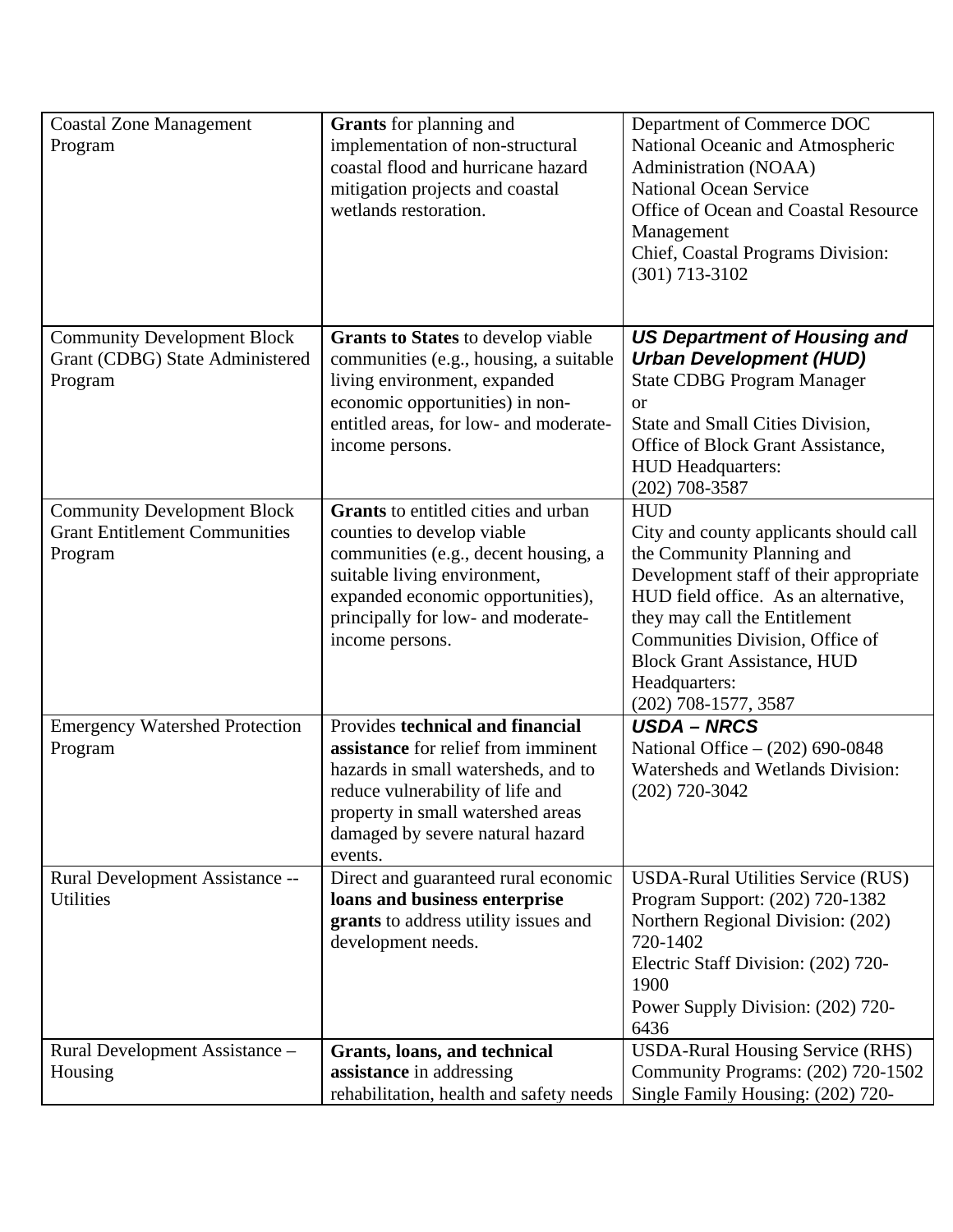|                                                                   | in primarily low-income rural areas.<br>Declaration of major disaster<br>necessary.                                                                                                                                                                                                            | 3773<br>Multi Family Housing: (202) 720-5177                                                                                                                                                                                 |
|-------------------------------------------------------------------|------------------------------------------------------------------------------------------------------------------------------------------------------------------------------------------------------------------------------------------------------------------------------------------------|------------------------------------------------------------------------------------------------------------------------------------------------------------------------------------------------------------------------------|
| Project Impact: Building Disaster<br><b>Resistant Communities</b> | Funding and technical assistance to<br>communities and States to implement<br>a sustained pre-disaster mitigation<br>program.                                                                                                                                                                  | <b>FEMA</b>                                                                                                                                                                                                                  |
| <b>Flood Mitigation Assistance</b>                                | <b>Grants to States and communities</b><br>for pre-disaster mitigation to help<br>reduce or eliminate the long-term risk<br>of flood damage to structures<br>insurable under the National Flood<br>Insurance Program.                                                                          | <b>FEMA</b>                                                                                                                                                                                                                  |
| <b>Hazard Mitigation Grant Program</b>                            | <b>Grants to States and communities</b><br>for implementing long-term hazard<br>mitigation measures following a<br>major disaster declaration.                                                                                                                                                 | <b>FEMA</b>                                                                                                                                                                                                                  |
| <b>Public Assistance Program</b><br>(Infrastructure)              | <b>Grants to States and communities</b><br>to repair damaged infrastructure and<br>public facilities, and help restore<br>government or government-related<br>services. Mitigation funding is<br>available for work related to damaged<br>components of the eligible building<br>or structure. | <b>FEMA</b>                                                                                                                                                                                                                  |
| National Flood Insurance Program                                  | Makes available flood insurance to<br>residents of communities that adopt<br>and enforce minimum floodplain<br>management requirements.                                                                                                                                                        | <b>FEMA</b>                                                                                                                                                                                                                  |
| <b>HOME</b> Investments Partnerships<br>Program                   | <b>Grants to States, local government</b><br>and consortia for permanent and<br>transitional housing (including<br>support for property acquisition and<br>rehabilitation) for low-income<br>persons.                                                                                          | <b>HUD</b><br>Community Planning and<br>Development, Grant Programs, Office<br>of Affordable Housing, HOME<br><b>Investment Partnership Programs:</b><br>$(202)$ 708-2685<br>(202) 708 0614 extension 4594<br>1-800-998-9999 |
| Disaster Recovery Initiative                                      | <b>Grants</b> to fund gaps in available<br>recovery assistance after disasters<br>(including mitigation).                                                                                                                                                                                      | <b>HUD</b><br>Community Planning and<br>Development Divisions in their<br>respective HUD field offices or HUD                                                                                                                |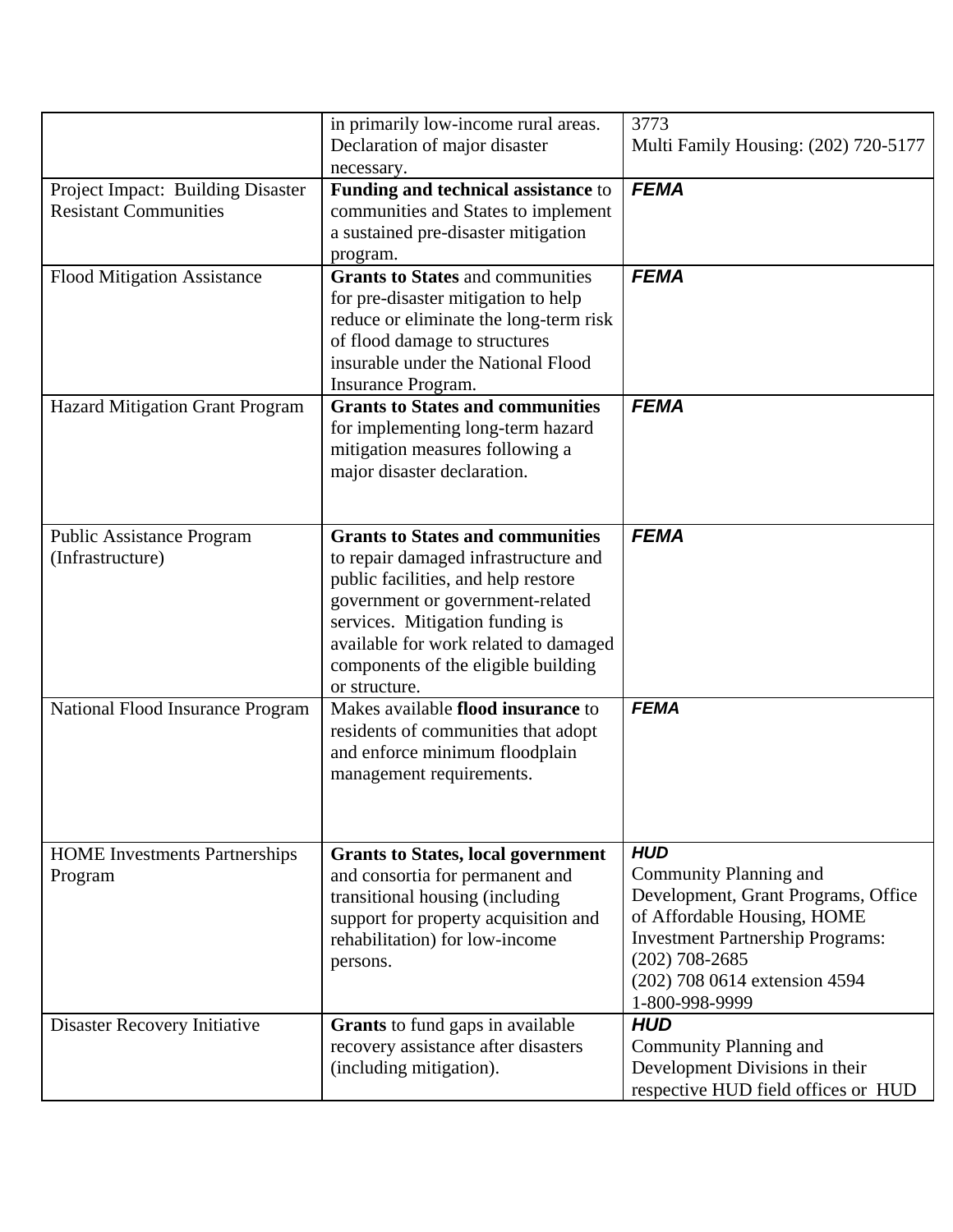|                                                                                                      |                                                                                                                                                                                                                                          | Community Planning and                                                                                                                                                                                                                                                                                                                                                                                                                                                                                     |
|------------------------------------------------------------------------------------------------------|------------------------------------------------------------------------------------------------------------------------------------------------------------------------------------------------------------------------------------------|------------------------------------------------------------------------------------------------------------------------------------------------------------------------------------------------------------------------------------------------------------------------------------------------------------------------------------------------------------------------------------------------------------------------------------------------------------------------------------------------------------|
| Non-Structural Alternatives to<br><b>Structural Rehabilitation of</b><br>Damaged Flood Control Works | Direct planning and construction<br>grants for non-structural alternatives<br>to the structural rehabilitation of<br>flood control works damaged in<br>floods or coastal storms. \$9 million<br><b>FY99</b>                              | Development: (202) 708-2605<br><b>DOD-USACE</b><br>Emergency Management contact in<br>respective USACE field office:<br>North Atlantic: (718) 491-8735<br>South Atlantic: (404) 331-6795<br>Great Lakes and<br>Ohio River:<br>$(513) 684 - 3086$<br>Mississippi Valley: (601) 634-7304<br>Northwestern:<br>$(503) 808 - 3903$<br>Southwestern:<br>$(214) 767 - 2425$<br>South Pacific:<br>$(415)$ 977-8054                                                                                                 |
| Partners for Fish and Wildlife                                                                       | <b>Financial and technical assistance</b><br>to private landowners interested in<br>pursuing restoration projects<br>affecting wetlands and riparian<br>habitats.                                                                        | Pacific Ocean:<br>$(808)$ 438-1673<br>Department of Interior (DOI) – Fish<br>and Wildlife Service (FWS)<br>National Coordinator, Ecological<br>Services: (703) 358-2201<br>A list of State and Regional contacts is<br>available from the National<br>Coordinator upon request.                                                                                                                                                                                                                            |
| Project Modifications for<br>Improvement of the Environment                                          | Provides for ecosystem restoration<br>by modifying structures and/or<br>operations or water resources projects<br>constructed by the USACE, or<br>restoring areas where a USACE<br>project contributed to the degradation<br>of an area. | <b>DOD-USACE</b><br>Chief of Planning @ appropriate<br><b>USACE Regional Office</b><br>North Atlantic: (212) 264-7111<br>South Atlantic: (404) 331-6270<br>Great Lakes and Ohio River<br>$(312) 886 - 5468$<br>Chicago:<br>Cincinnati:<br>$(513) 684 - 3008$<br>Mississippi Valley<br>Division:<br>$(601) 634 - 5762$<br>Northwestern Division<br>$(503) 808 - 3850$<br>Portland:<br>Omaha:<br>$(402)$ 697-2470<br>Southwestern Division: (214) 767-<br>2310<br>South Pacific Division: (415) 977-<br>8171 |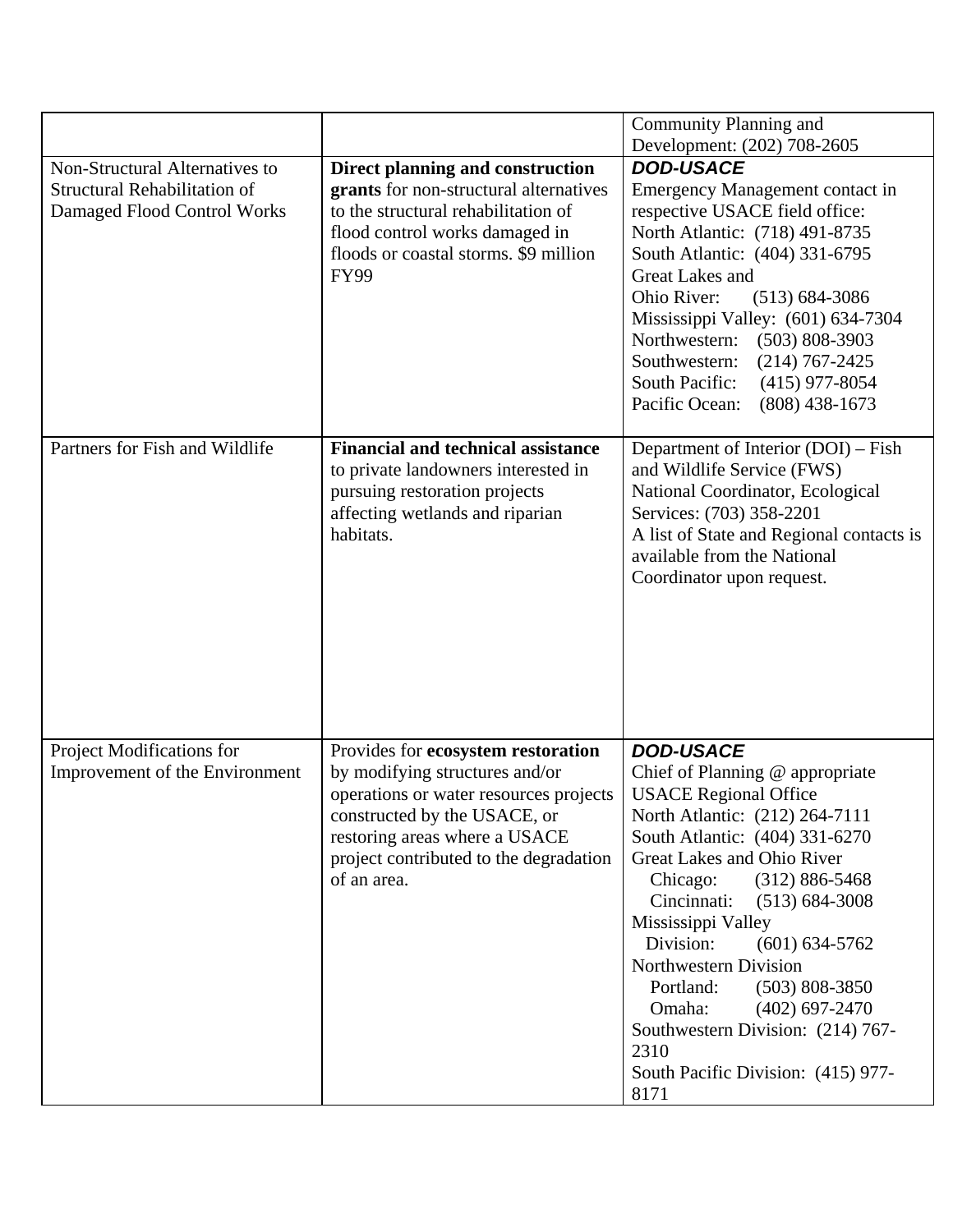|                                                                                        |                                                                                                                                                                    | Pacific Ocean Division: (808) 438-<br>8880                                                                                                                                                                                                  |
|----------------------------------------------------------------------------------------|--------------------------------------------------------------------------------------------------------------------------------------------------------------------|---------------------------------------------------------------------------------------------------------------------------------------------------------------------------------------------------------------------------------------------|
| Post-Disaster Economic Recovery<br><b>Grants and Assistance</b>                        | <b>Grant funding to assist with the</b><br>long-term economic recovery of<br>communities, industries, and firms<br>adversely impacted by disasters.                | Department of Commerce (DOC) –<br><b>Economic Development</b><br>Administration (EDA)<br><b>EDA Headquarters</b><br><b>Disaster Recovery Coordinator:</b><br>$(202)$ 482-6225                                                               |
| <b>Public Housing Modernization</b><br><b>Reserve for Disasters and</b><br>Emergencies | <b>Funding</b> to public housing agencies<br>for modernization needs resulting<br>from natural disasters (including<br>elevation, floodproofing, and<br>retrofit). | <b>HUD</b><br>Director, Office of Capital<br>Improvements:<br>$(202)$ 708-1640                                                                                                                                                              |
| <b>Indian Housing Assistance</b><br>(Housing Improvement Program)                      | Project grants and technical<br>assistance to substantially eliminate<br>sub-standard Indian housing.                                                              | Department of Interior (DOI)-Bureau<br>of Indian Affairs (BIA)<br>Division of Housing Assistance,<br><b>Office of Tribal Services:</b><br>$(202)$ 208-5427                                                                                  |
| <b>Land Protection</b>                                                                 | <b>Technical assistance for run-off</b><br>retardation and soil erosion<br>prevention to reduce hazards to life<br>and property.                                   | <b>USDA-NRCS</b><br>Applicants should contact the National<br>NRCS office: (202) 720-4527                                                                                                                                                   |
| North American Wetland<br><b>Conservation Fund</b>                                     | Cost-share grants to stimulate<br>public/private partnerships for the<br>protection, restoration and<br>management of wetland habitats.                            | <b>DOI-FWS</b><br>North American Waterfowl and<br>Wetlands Office: (703) 358-1784                                                                                                                                                           |
| Land Acquisition                                                                       | <b>Acquires or purchases easements</b><br>on high-quality lands and waters for<br>inclusion into the National Wildlife<br>Refuge System.                           | <b>DOI-FWS</b><br>Division of Realty,<br><b>National Coordinator:</b><br>$(703)$ 358-1713                                                                                                                                                   |
| Federal Land Transfer / Federal<br>Land to Parks Program                               | Identifies, assesses, and transfers<br>available Federal real property for<br>acquisition for State and local parks<br>and recreation, such as open space.         | <b>DOI-NPS</b><br><b>General Services Administration</b><br>Offices<br>Fort Worth, TX: (817) 334-2331<br>Boston, MA: (617) 835-5700<br><b>or</b><br><b>Federal Lands to Parks Leader</b><br><b>NPS National Office:</b><br>$(202)$ 565-1184 |
| <b>Wetlands Reserve Program</b>                                                        | <b>Financial and technical assistance</b><br>to protect and restore wetlands                                                                                       | <b>USDA-NRCS</b><br><b>National Policy Coordinator</b>                                                                                                                                                                                      |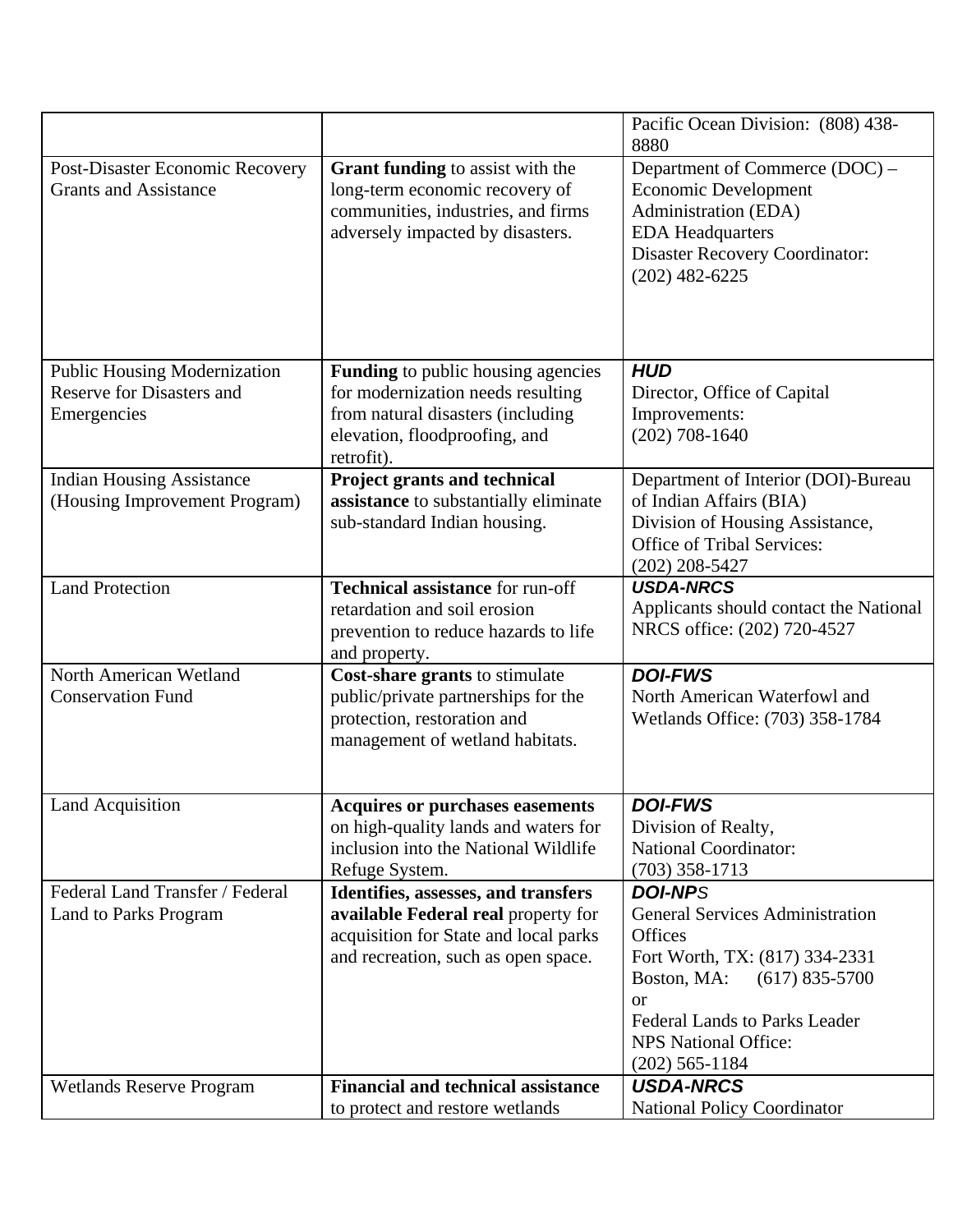|                                                                                                                | through easements and restoration<br>agreements.                                                                                                                                                                                       | NRCS Watersheds and Wetlands<br>Division:<br>$(202)$ 720-3042                                                                                                                                                             |
|----------------------------------------------------------------------------------------------------------------|----------------------------------------------------------------------------------------------------------------------------------------------------------------------------------------------------------------------------------------|---------------------------------------------------------------------------------------------------------------------------------------------------------------------------------------------------------------------------|
| Transfers of Inventory Farm<br>Properties to Federal and State<br><b>Agencies for Conservation</b><br>Purposes | Transfers title of certain inventory<br>farm properties owned by FSA to<br>Federal and State agencies for<br>conservation purposes (including the<br>restoration of wetlands and floodplain<br>areas to reduce future flood potential) | <b>US Department of Agriculture</b><br>(USDA) - Farm Service Agency<br>(FSA)<br>Farm Loan Programs<br><b>National Office:</b><br>(202) 720-3467, 1632                                                                     |
| <b>Financing and Loan</b><br>Guarantees                                                                        |                                                                                                                                                                                                                                        |                                                                                                                                                                                                                           |
| Physical Disaster Loans and<br><b>Economic Injury Disaster Loans</b>                                           | <b>Disaster loans</b> to non-farm, private<br>sector owners of disaster damaged<br>property for uninsured losses. Loans<br>can be increased by up to 20 percent<br>for mitigation purposes.                                            | <b>Small Business Administration</b><br>(SBA)<br><b>National Headquarters</b><br><b>Associate Administrator for Disaster</b><br>Assistance: (202) 205-6734                                                                |
| <b>Conservation Contracts</b>                                                                                  | Debt reduction for delinquent and<br>non-delinquent borrowers in<br>exchange for conservation contracts<br>placed on environmentally sensitive<br>real property that secures FSA loans.                                                | <b>USDA-FSA</b><br><b>Farm Loan Programs</b><br><b>FSA National Office:</b><br>$(202)$ 720-3467, 1632<br>or local FSA office                                                                                              |
| <b>Clean Water State Revolving</b><br>Funds                                                                    | <b>Loans</b> at actual or below-market<br>interest rates to help build, repair,<br>relocate, or replace wastewater<br>treatment plants.                                                                                                | <b>EPA</b><br><b>EPA Office of Water</b><br><b>State Revolving Fund Branch</b><br><b>Branch Chief:</b><br>$(202)$ 260-7359<br>A list of Regional Offices is available<br>upon request                                     |
| Section 108 Loan Guarantee<br>Program                                                                          | Loan guarantees to public entities<br>for community and economic<br>development (including mitigation<br>measures).                                                                                                                    | <b>HUD</b><br>Community Planning and<br>Development staff at appropriate HUD<br>field office, or the Section 108 Office<br>in HUD Headquarters: (202) 708-1871                                                            |
| Section 504 Loans for Housing                                                                                  | Repair loans, grants and technical<br>assistance to very low-income senior<br>homeowners living in rural areas to<br>repair their homes and remove health<br>and safety hazards.                                                       | <b>US Department of Agriculture</b><br>(USDA) – Rural Housing Service<br>(RHS)<br>Contact local RHS Field Office, or<br>RHS Headquarters,<br>Director, Single Family Housing<br>Direct Loan Division:<br>$(202)$ 720-1474 |
| Section 502 Loan and Guaranteed<br>Loan Program                                                                | Provides loans, loan guarantees,<br>and technical assistance to very low<br>and low-income applicants to<br>purchase, build, or rehabilitate a                                                                                         | <b>USDA-RHS</b><br>Contact the Local RHS Field Office,<br>or the Director, Single Family Housing<br><b>Guaranteed Loan Division, RHS:</b>                                                                                 |